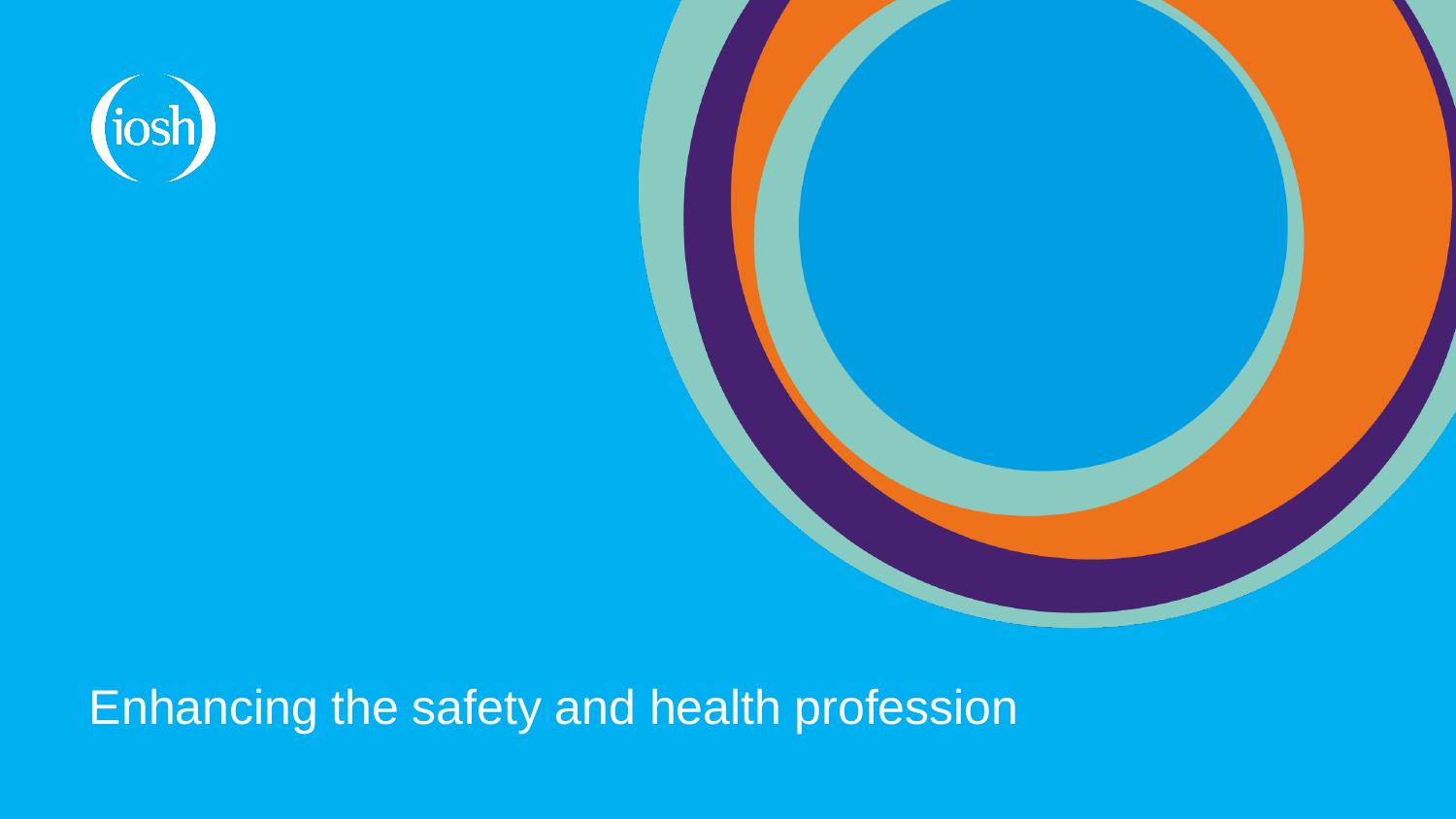### IOSH – what we stand for

Our vision

### A safe and healthy world of work



### Six priorities **Our strategy**

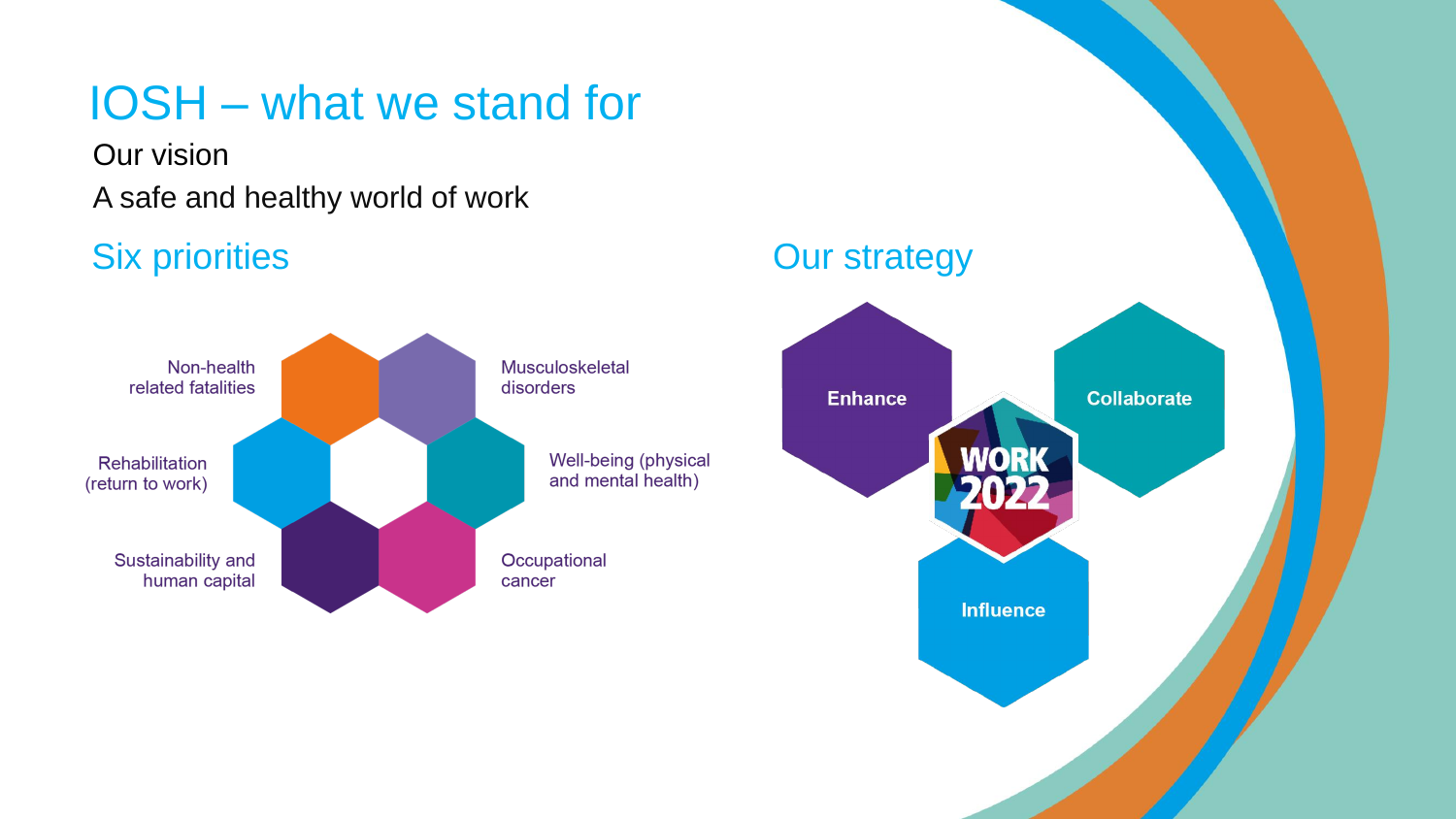### Workplace changes

The impact of change on the health and safety at work agenda

- How is the world changing?
	- Demographic changes
	- Technological changes
	- Organisational changes
	- Socio-political changes
	- Gig economy
	- Zero-hours contracts
	- Flexible working
	- Working from home/remotely
	- Deferred retirement

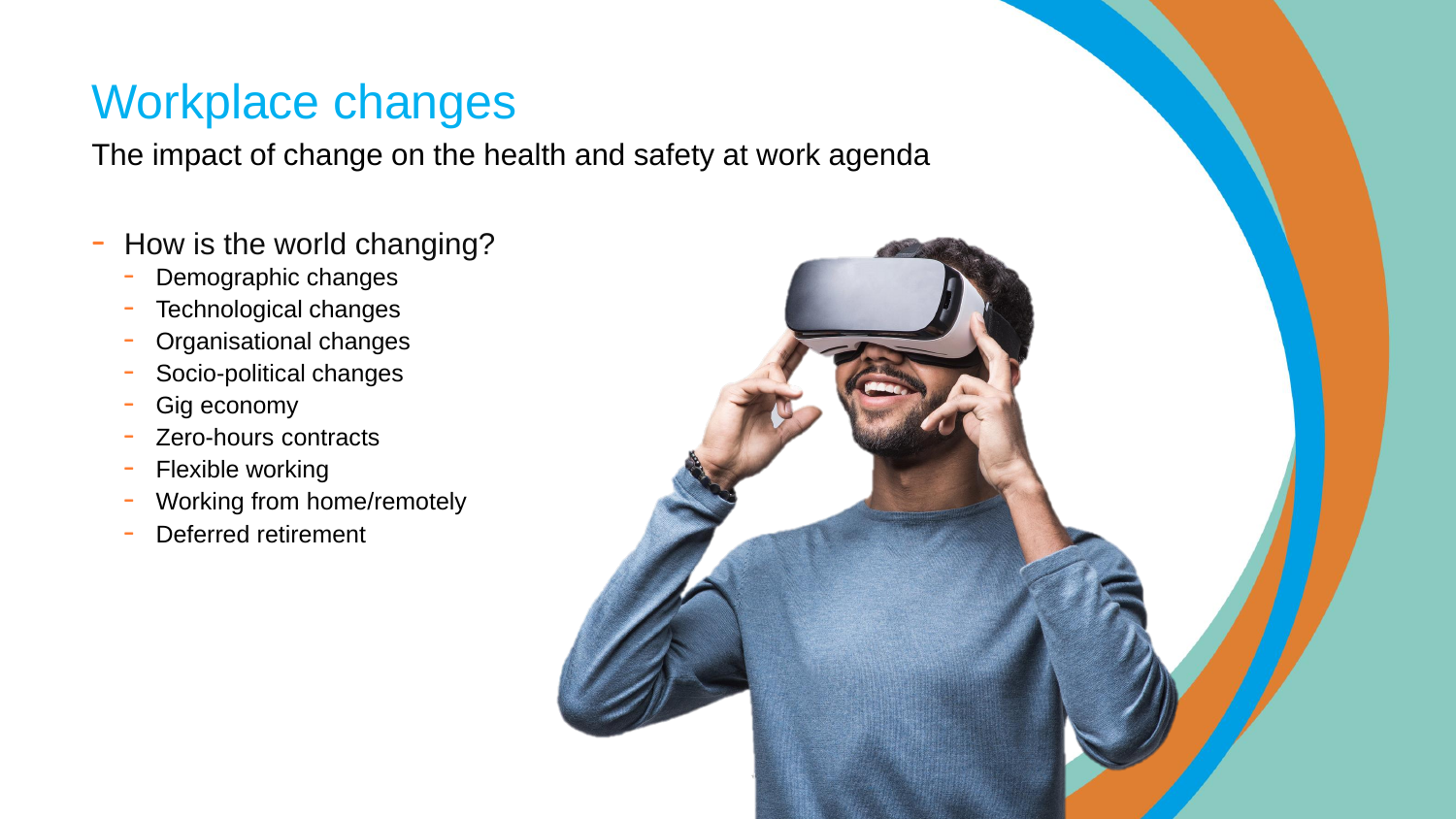## Impact on the profession

What's expected of the OSH professional?

An expanding remit:

- Traditional fields of responsibility
	- Safety
	- Occupational health
	- Occupational hygiene
	- **Fire**
	- **Environment**
	- **Quality**
- Evolving fields of responsibility
	- Wellness including mental health
	- Psycho-social risks
	- Corporate social responsibility
	- **Safeguarding**
	- **Sustainability**
	- Human capital

And a wider range of competencies.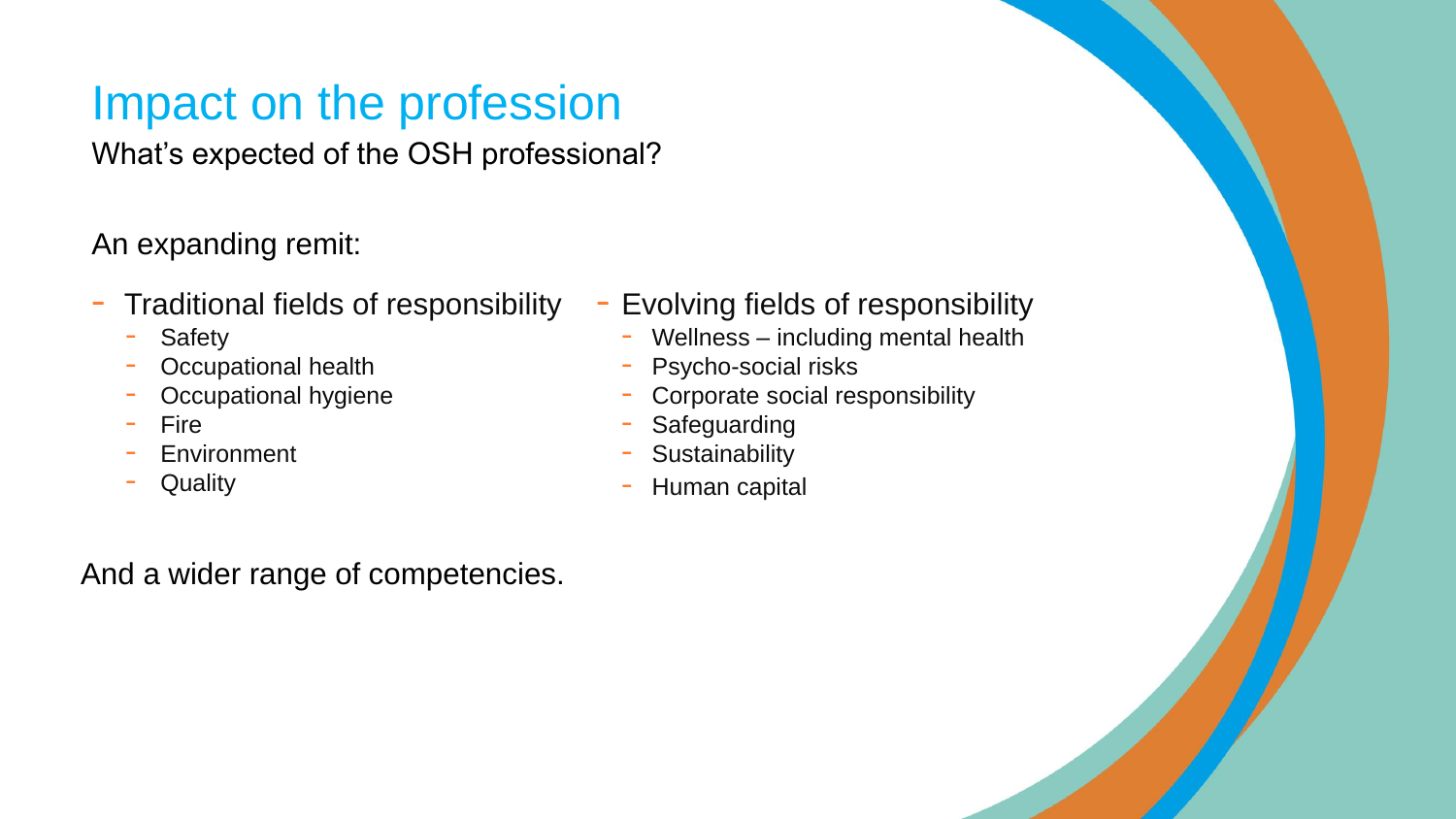### IOSH's Updated Competency framework

Professional standards for safety and health at work



3 categories 12 areas 69 competencies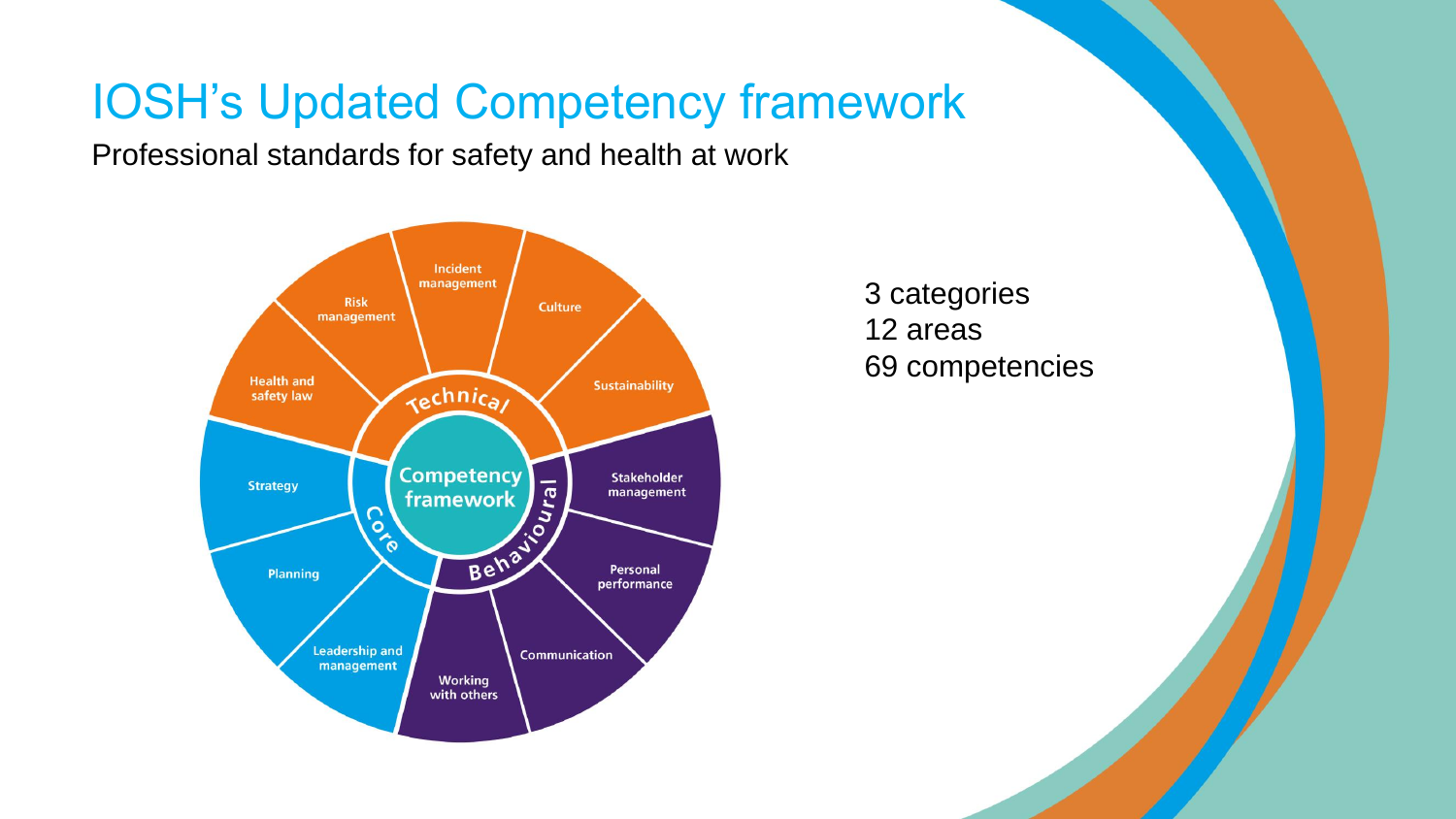# Using IOSH's competency framework

An actionable set of standards

#### **OSH professionals and employers**

• identify development needs and guide CPD

#### **Employers, recruiters, trainers and academics**

- guide professional development, recruitment processes and candidate selection
- inform changes to course content

#### **Coming soon – a new professional journey with an enhanced suite of practical tools:**

- Blueprint 2.0
- New CPD scheme
- New technical guides
- Career hub

#### **In the meantime…**

Take a look at IOSH resources and existing CPD courses, which have been mapped to the updated competency framework